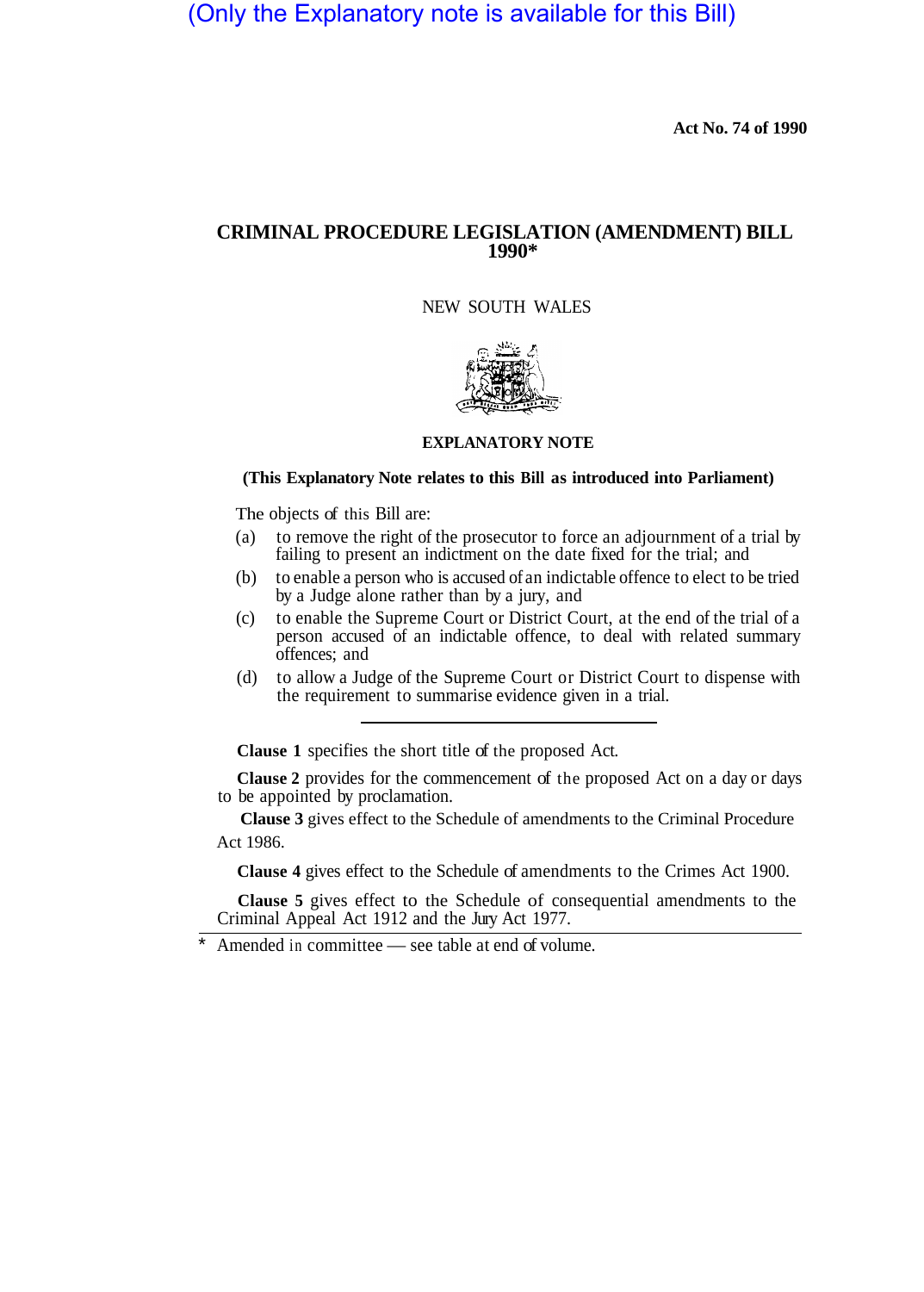## **SCHEDULE 1 — AMENDMENT OF CRIMINAL PROCEDURE ACT 1986**

#### **Presentation of indictments**

(Proposed section 17)

The proposed section enables the Supreme Court or District Court to require the presentation of an indictment of an accused person who has been committed for trial, and consequently removes the right of the prosecutor to force an adjournment of the trial by failing to present the indictment on the date fixed for the start of the trial.

## **Trial by jury on indictment**

## (Proposed Part 9 — proposed sections 30-33)

The proposed Part sets out the right to jury trial for criminal proceedings in the Supreme Court or District Court in which the accused is prosecuted on indictment. The right to jury trial is at present contained in section 19 of the Jury Act 1977. However, provision has been included to enable an accused person to elect to be tried by a Judge alone. Such an election must be supported by the prosecutor, and by all other accused persons in the proceedings, and may be changed at any time before the date fixed for the start of the trial.

## **Supreme or District Court may deal with summary offences related to indictable offences**

(Proposed Part 10 — proposed sections 34–37)

The proposed Part applies when the Supreme Court or District Court is dealing with an indictable offence.

Accused persons who are charged with indictable offences may also be charged with summary offences relating to the same matter. Such charges are commonly called "back-up" charges and may be proceeded with after the indictable offence has been dealt with.

The proposed Part enables the Supreme Court or District Court, at the end of the trial for the indictable offence, to dispose of any related summary offence without the jury (but only if both the prosecutor and the accused person consent). The Supreme Court or District Court is to deal with such a related summary offence as if **it** were a Local Court.

## **SCHEDULE 2 — AMENDMENT OF CRIMES ACT 1900**

## **Summary of evidence**

## (Proposed section 405AA)

The proposed section declares that a Judge is not required to summarise the evidence given in a criminal trial before a jury if the Judge is of the opinion that it is unnecessary to do so.